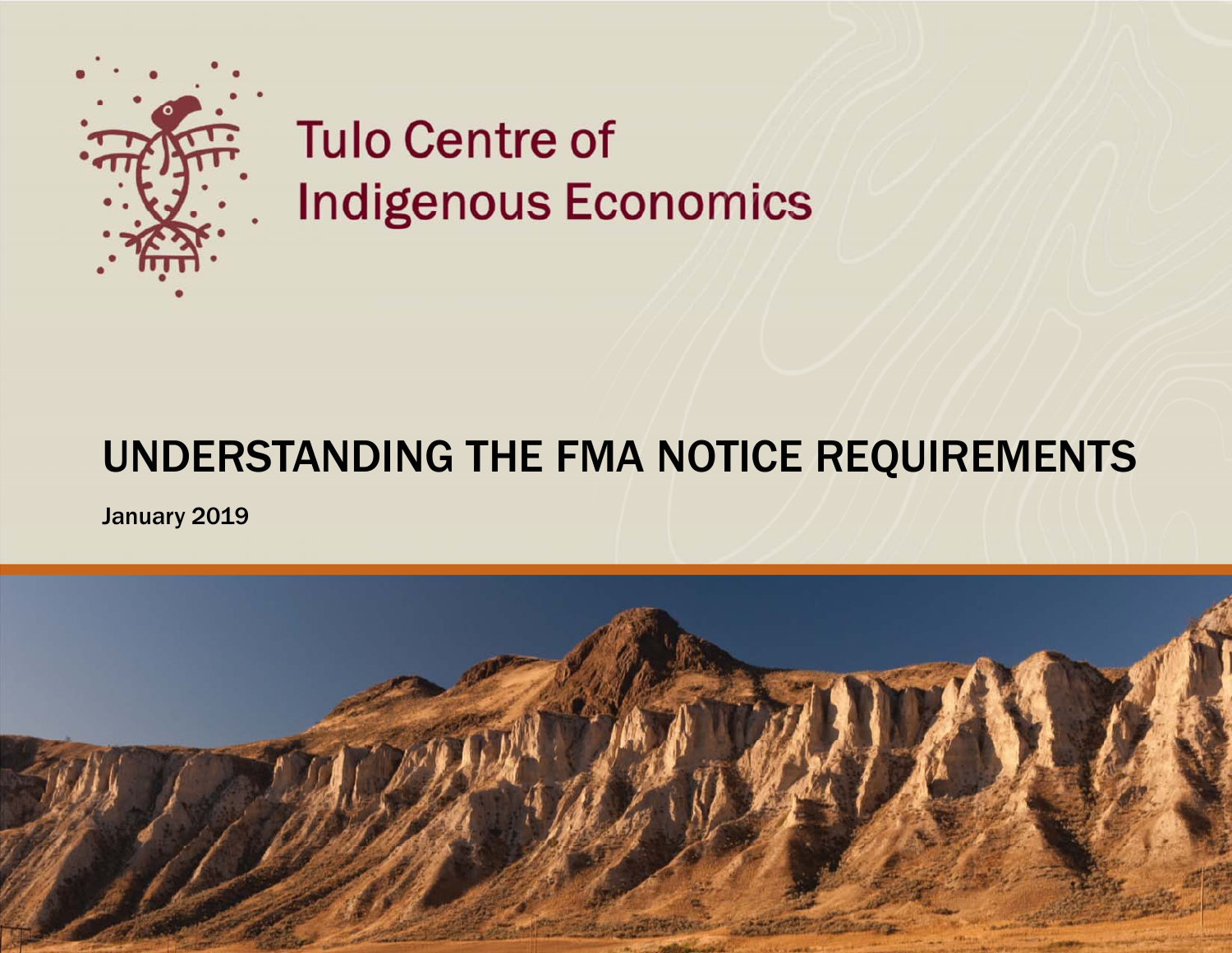#### **CONTENTS**

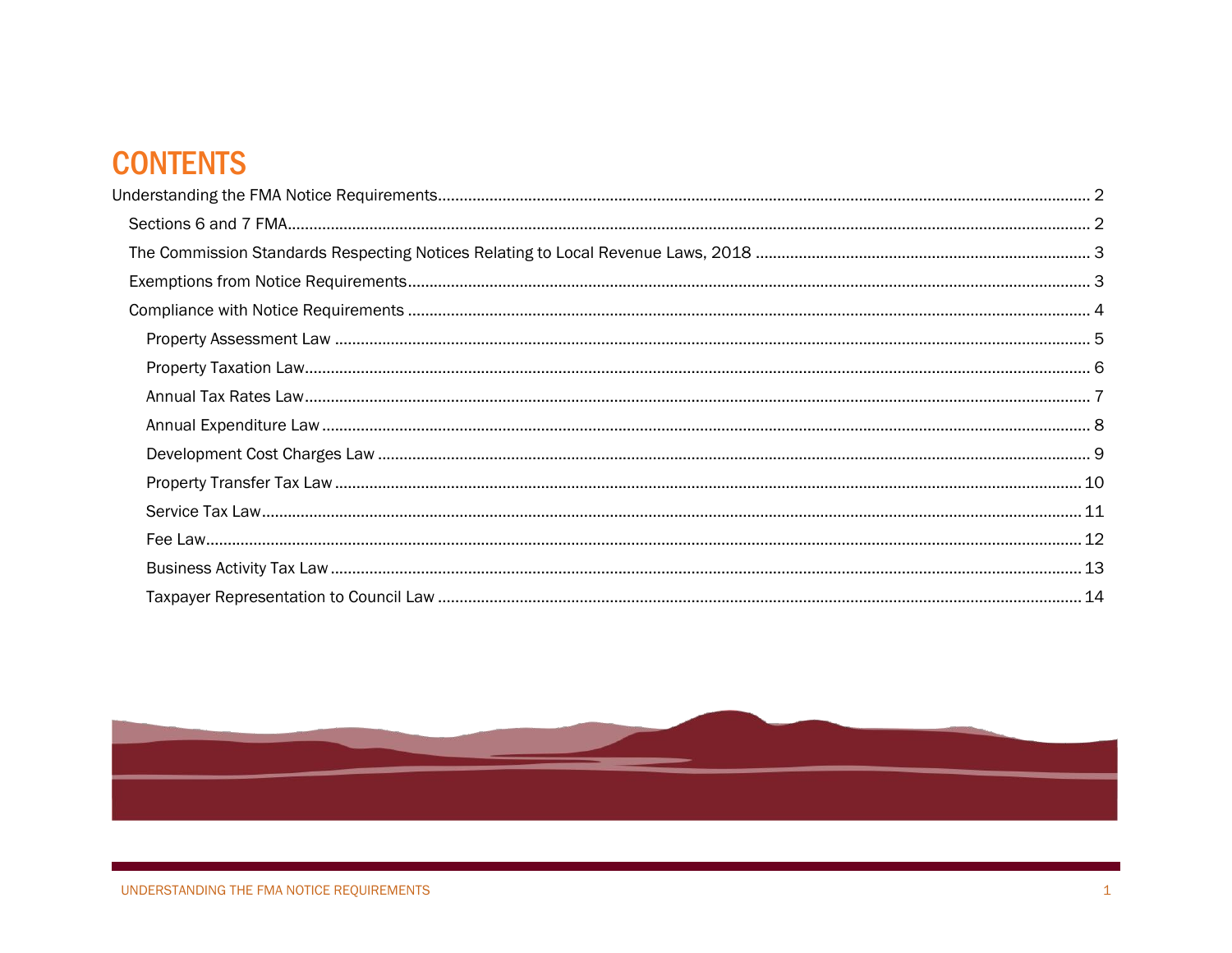### <span id="page-2-0"></span>UNDERSTANDING THE FMA NOTICE REQUIREMENTS

All local revenue laws (e.g. laws enacted under section 5(1) of the FMA) enacted under the [First Nations Fiscal Management Act](http://fntc.ca/fma/) are subject to public notice requirements, except delegation laws. The specific requirements that apply vary depending on the type of local revenue law the First Nation intends to enact.

There are three sources for the specific notice requirements that will apply:

- $\triangleright$  Sections 6 and 7 of the FMA, and
- ➢ The Commission [Standards Respecting Notices Relating to Local Revenue Laws, 2018,](http://sp.fng.ca/fntc/fntcweb/notice_stds_web.pdf) and,
- ➢ For borrowing laws, notices requirements are set out in the [Standards Establishing Criteria for the Approval of First Nation](http://sp.fng.ca/fntc/fntcweb/borrowing_approval_stds_web.pdf)  [Borrowing Laws, 2018](http://sp.fng.ca/fntc/fntcweb/borrowing_approval_stds_web.pdf).

#### <span id="page-2-1"></span>SECTIONS 6 AND 7 FMA

Section 6 of the FMA requires a First Nation to notice of a proposed law at least 30 days before the law is enacted by Chief and Council. The First Nation creates a "section 6 notice" that:

- $\triangleright$  describes the proposed law.
- $\triangleright$  states where a copy of the law can be obtained.
- $\triangleright$  invite representations regarding the proposed law to be made, in writing, to the council within the 30 day period, and
- $\triangleright$  if the council is to review the law at a meeting, state the time and place of the meeting.

#### The First Nation must

- $\triangleright$  publish the section 6 notice in the First Nations Gazette,
- $\triangleright$  post the section 6 notice in a public place on the reserve, and
- $\triangleright$  send or email the section 6 notice to the Commission.

After the 30 day notice period, Chief and Council can then enact the law, but they must first consider any representations that were made to them in writing or at a meeting held to review the law. A representation is a letter or feedback received regarding the proposed law.

Section 7 then provides for a further process that applies if the First Nation received written representations under the section 6 process. If written representations were received, the First Nation must

➢ provide a copy of the enacted law to each person who made a written representation on the law, and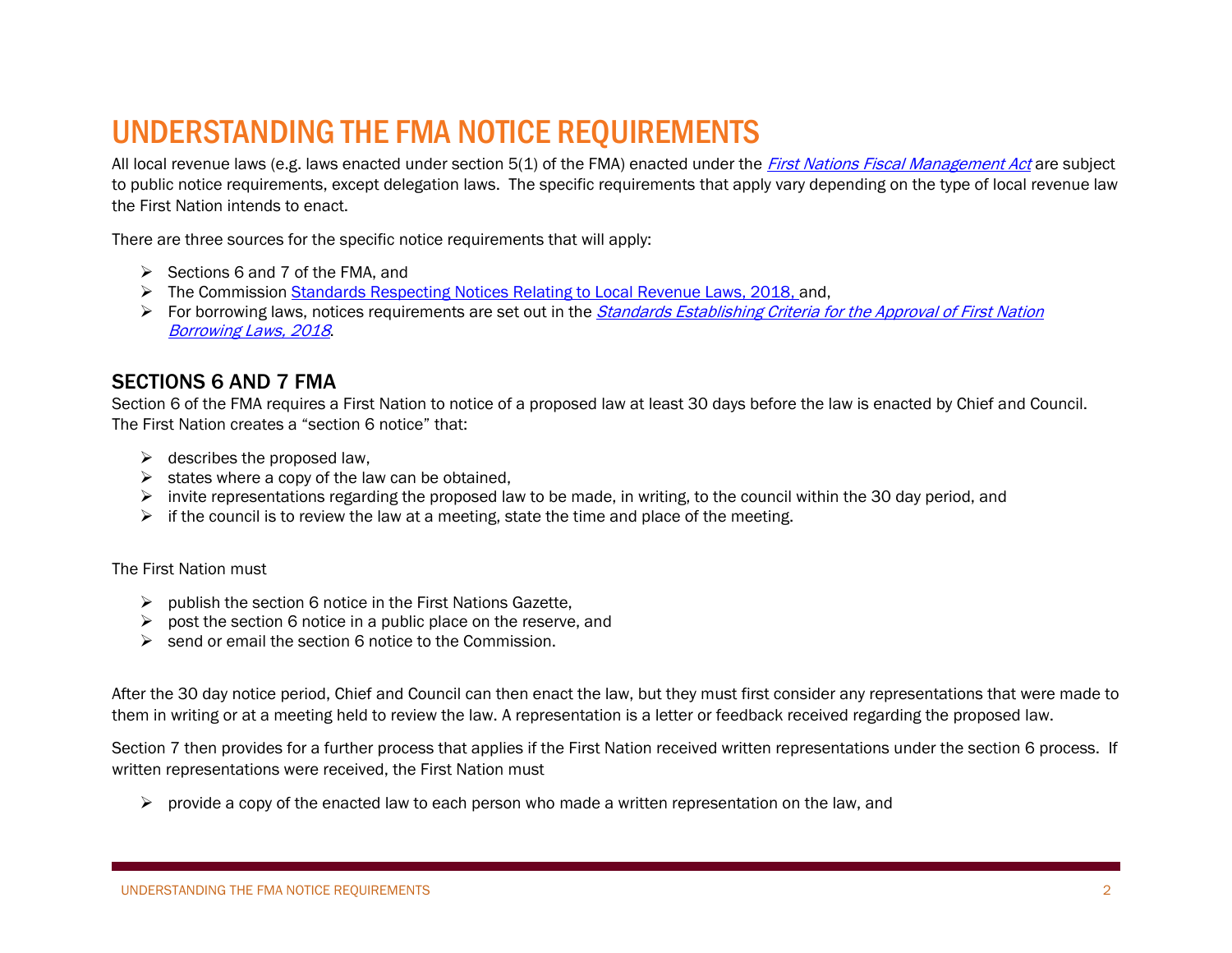➢ invite those persons to make written representations to the Commission within 30 days after the day on which they receive a copy of the law.

In reviewing the law for approval, the Commission will first consider any representations made to it under section 7.

The requirements in section 6 and 7 of the FMA do not apply to all local revenue laws. These requirements apply only to

- $\triangleright$  property tax laws.
- ➢ property assessment laws,
- $\triangleright$  development cost charges laws,
- $\triangleright$  service tax laws.
- $\triangleright$  business activity tax laws,
- $\triangleright$  property transfer tax laws,
- $\triangleright$  fee laws, and
- $\triangleright$  taxpayer representation to council to laws.

#### <span id="page-3-0"></span>THE COMMISSION STANDARDS RESPECTING NOTICES RELATING TO LOCAL REVENUE LAWS, 2018

The Commission *[Standards Respecting Notices Relating to Local Revenue Laws, 2018](http://sp.fng.ca/fntc/fntcweb/notice_stds_web.pdf)* (the "Notice Standards") create notification requirements that apply when a First Nation is making a local revenue law under the FMA. The requirements created by the Notice **Standards** 

- $\triangleright$  are in addition to the requirements set out in sections 6 and 7 of the FMA,
- $\triangleright$  create different requirements for different types of local revenue laws, and
- <span id="page-3-1"></span> $\triangleright$  apply to making a new law and to amending or repealing an existing law.

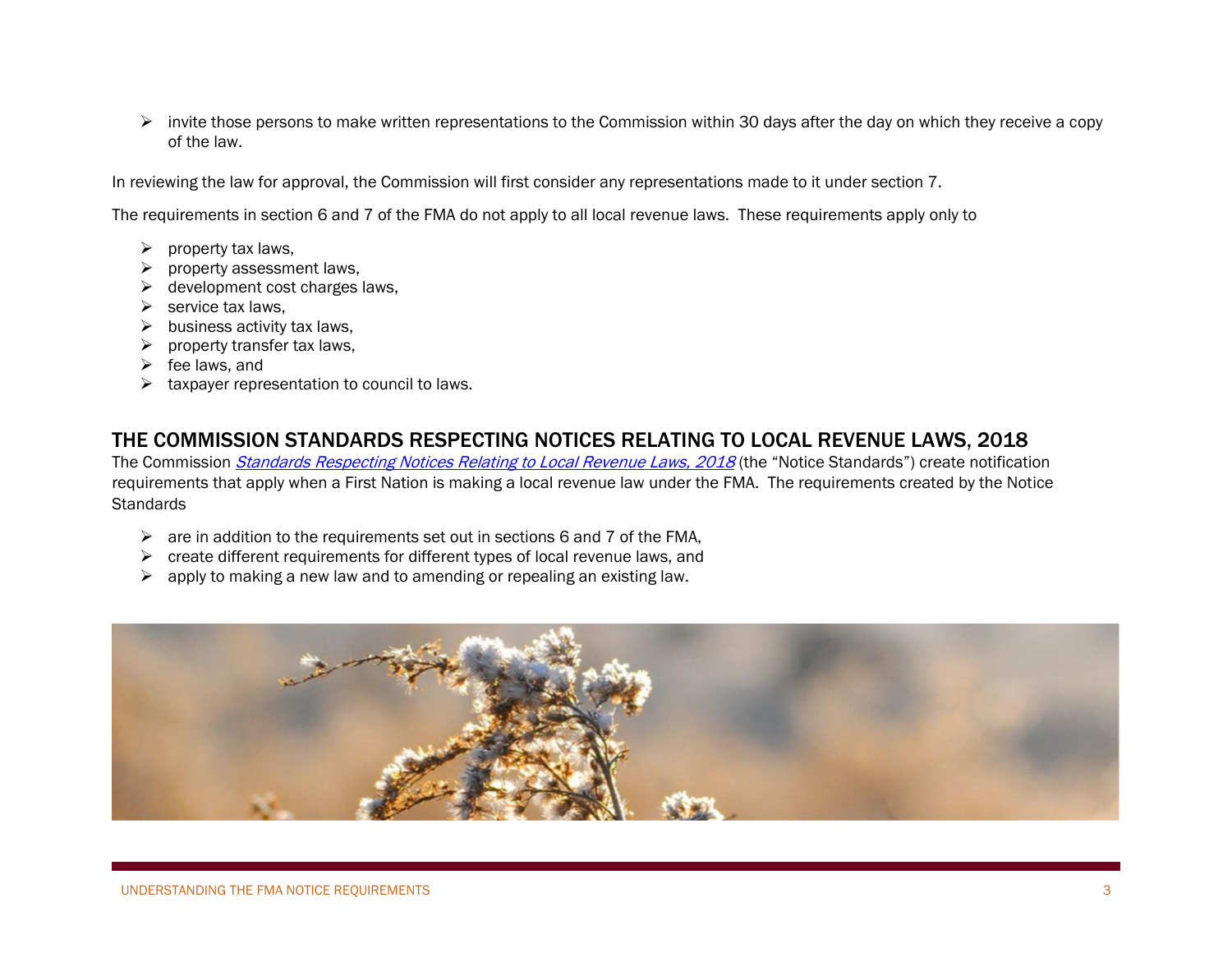#### EXEMPTIONS FROM NOTICE REQUIREMENTS

Under section 6(2) of the FMA, a First Nation can ask the Commission for an exemption from the notice requirements of section 6 for an amendment to an existing law. If the Commission exempts the First Nation from the notice requirements in section 6 of the FMA for that amending law, the First Nation is automatically exempted from the requirements in the Notice Standards. No additional exemption request is required.

#### <span id="page-4-0"></span>COMPLIANCE WITH NOTICE REQUIREMENTS

Every First Nation needs to comply with sections 6 and 7 of the FMA and the applicable parts of the Notice Standards when making a law under section 5(1) of the FMA. When a First Nation submits a law for review and approval to the Commission, the Commission will confirm that the First Nation complied with the Notice Standards as part of its review of the law.

#### SEASONAL PROPERTIES

First Nations who have taxable seasonal properties must also comply with section 8 of the Notice Standards. First Nations have two options:

1. The First Nation must begin and complete the section 6 notification period AND fulfill all notice requirements set out in the Standards, during a time of year when the seasonal properties are intended for occupation.

OR

2. The First Nation must, in addition to all other notice requirements, deliver the section 6 notice to each taxpayer who holds a seasonal property and has provided to the First Nation an e-mail address or permanent mailing address.

\*A seasonal property is a cottage or other vacation or recreational residential property that is intended for occupation only for a portion of each taxation year.

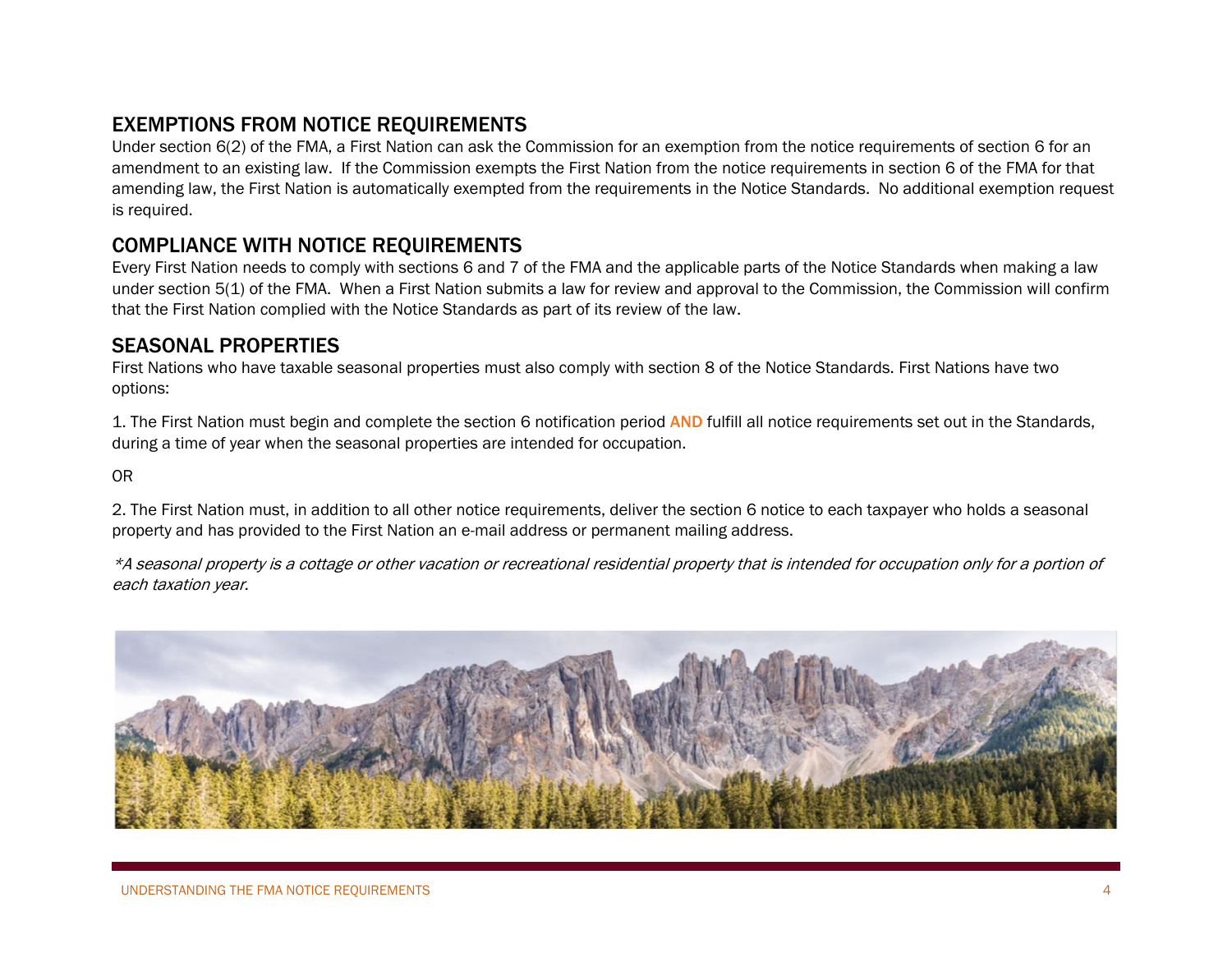### <span id="page-5-0"></span>PROPERTY ASSESSMENT LAW

SECTIONS 6 AND 7 OF THE FMA APPLY.

Where a First Nation is implementing real property taxation FOR THE FIRST TIME, the Notice Standards requirements are steps 1 and 2:



<span id="page-5-1"></span>Note: If a First Nation is already implementing real property taxation, including under section 83 of the Indian Act, no additional notices are required by the Notice Standards.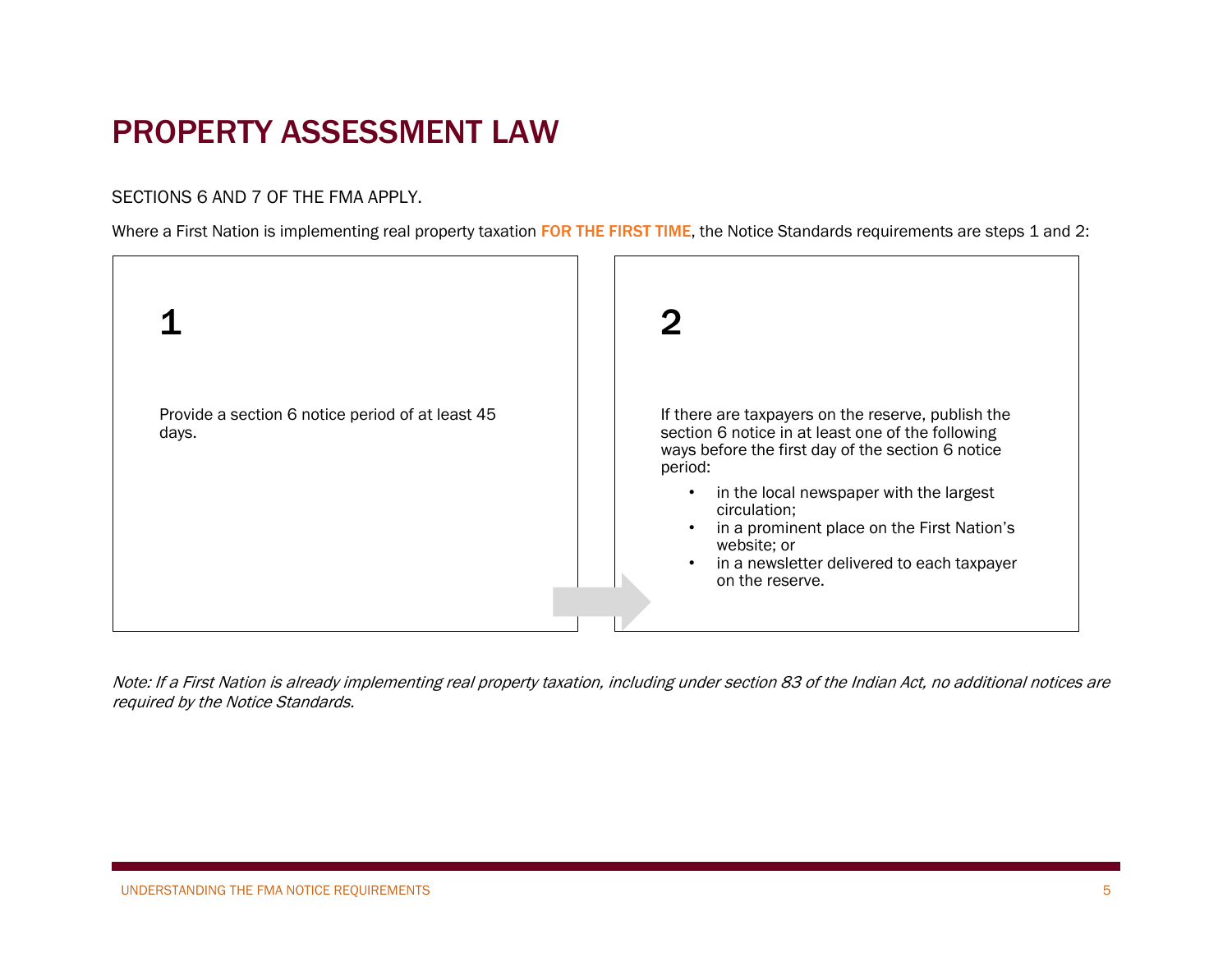### PROPERTY TAXATION LAW

SECTIONS 6 AND 7 OF THE FMA APPLY.

Where a First Nation is implementing real property taxation FOR THE FIRST TIME, the Notice Standards requirements are steps 1 and 2:



<span id="page-6-0"></span>Note: If a First Nation is already implementing real property taxation, including under section 83 of the Indian Act, no additional notices are required by the Notice Standards.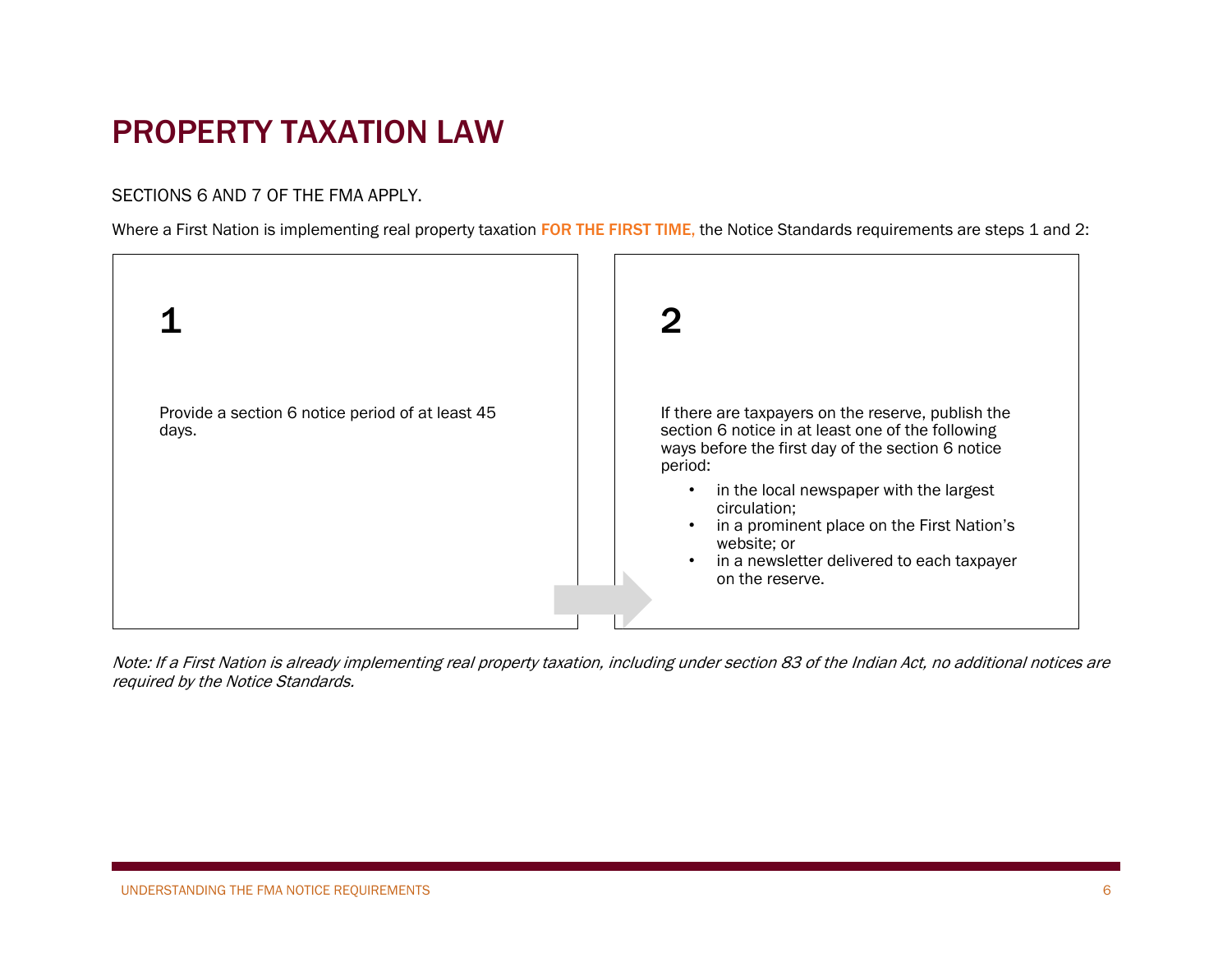### ANNUAL TAX RATES LAW

SECTIONS 6 AND 7 OF THE FMA DO NOT APPLY.

Before submitting the law to the Commission for review and approval, the First Nation must give notice of the law in ONE of the following ways (A, B or C):



Note: If the First Nation is justifying a tax rate, a description of the justification has to be included in the notice.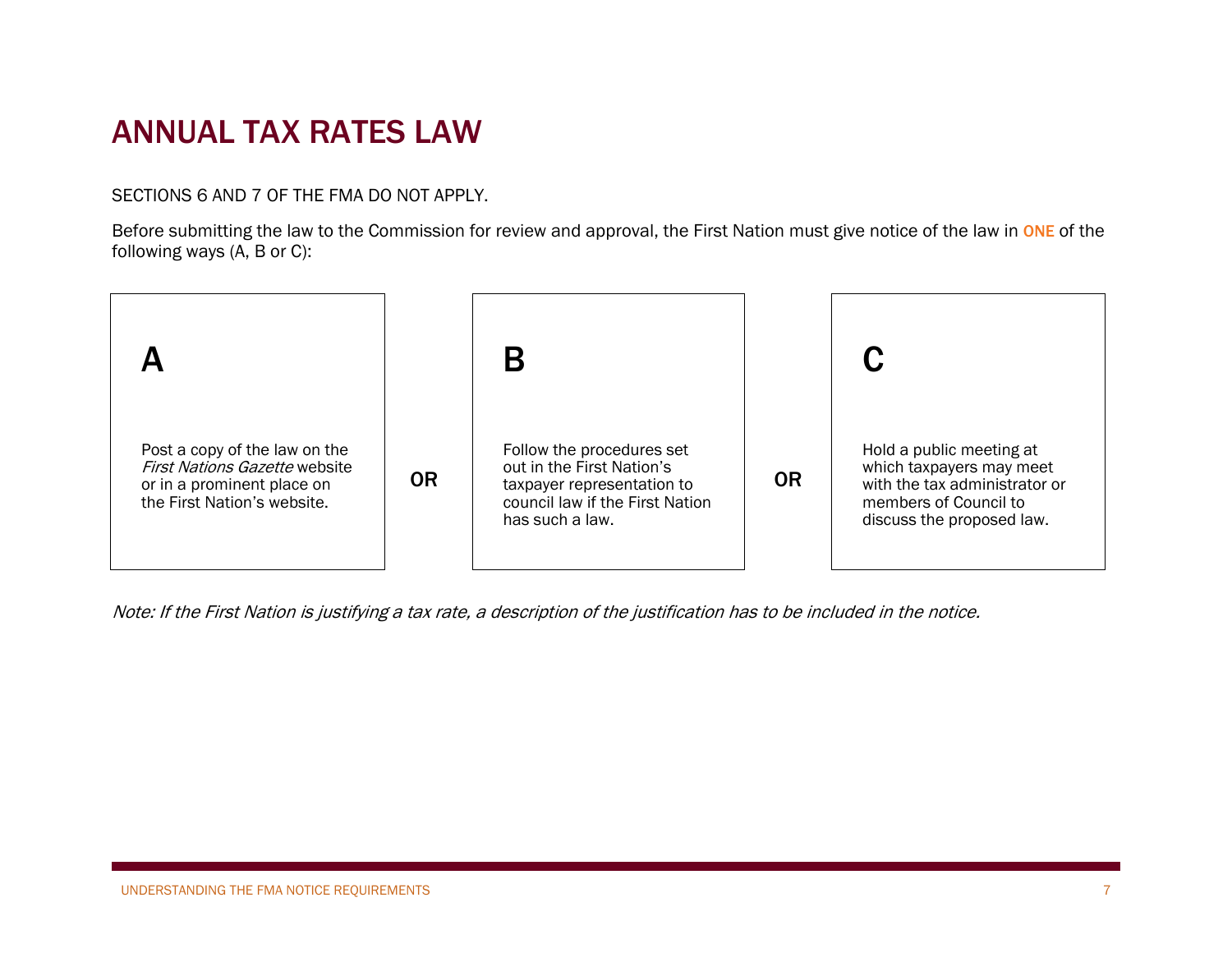### <span id="page-8-0"></span>ANNUAL EXPENDITURE LAW

SECTIONS 6 AND 7 OF THE FMA DO NOT APPLY.

Before submitting the law to the Commission for review and approval, the First Nation must give notice of the law in ONE of the following ways (A, B or C):

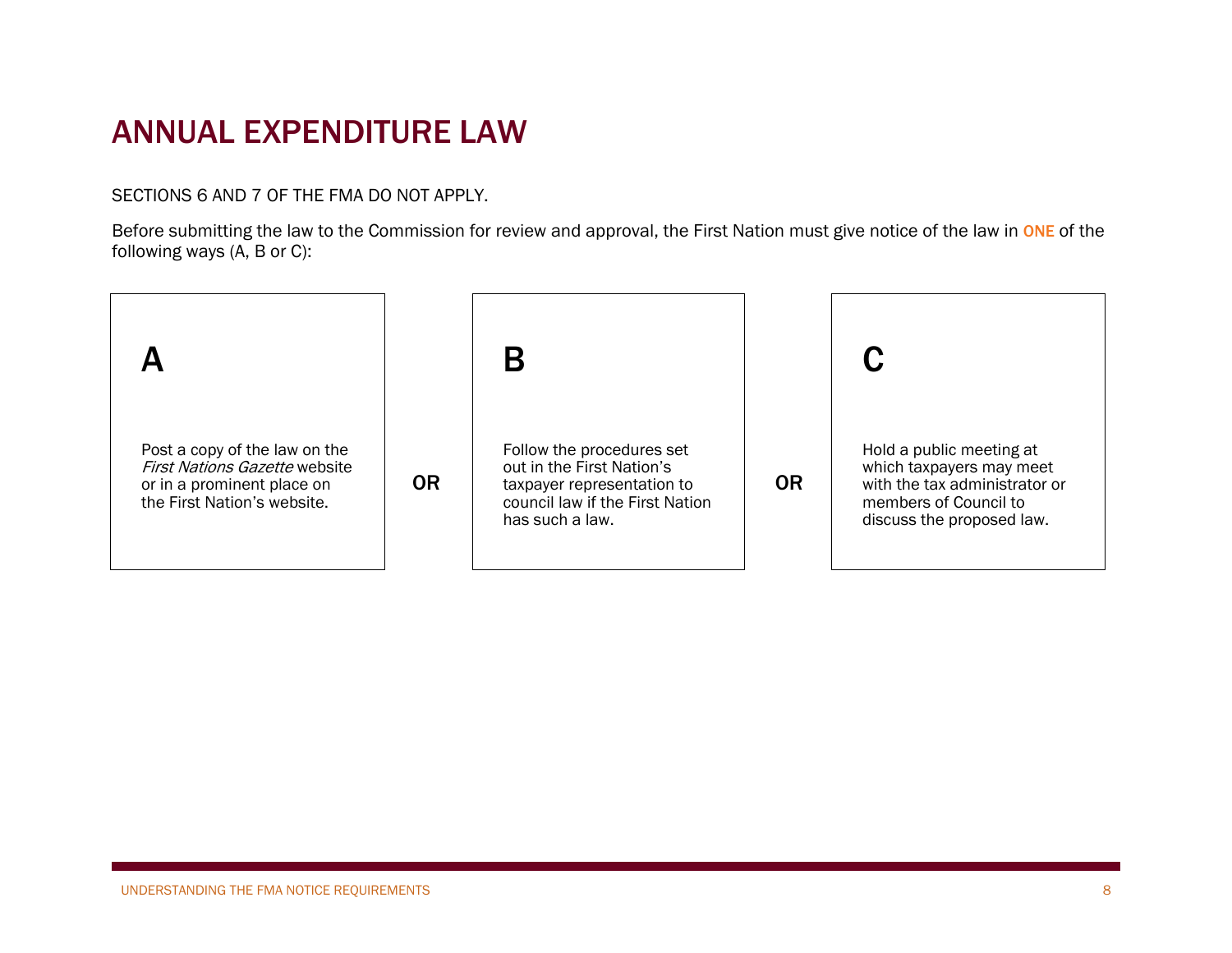### <span id="page-9-0"></span>DEVELOPMENT COST CHARGES LAW

SECTIONS 6 AND 7 OF THE FMA APPLY + NOTICE STANDARDS REQUIREMENTS.

The Notice Standards requirements are steps 1, 2, 3 and 4:

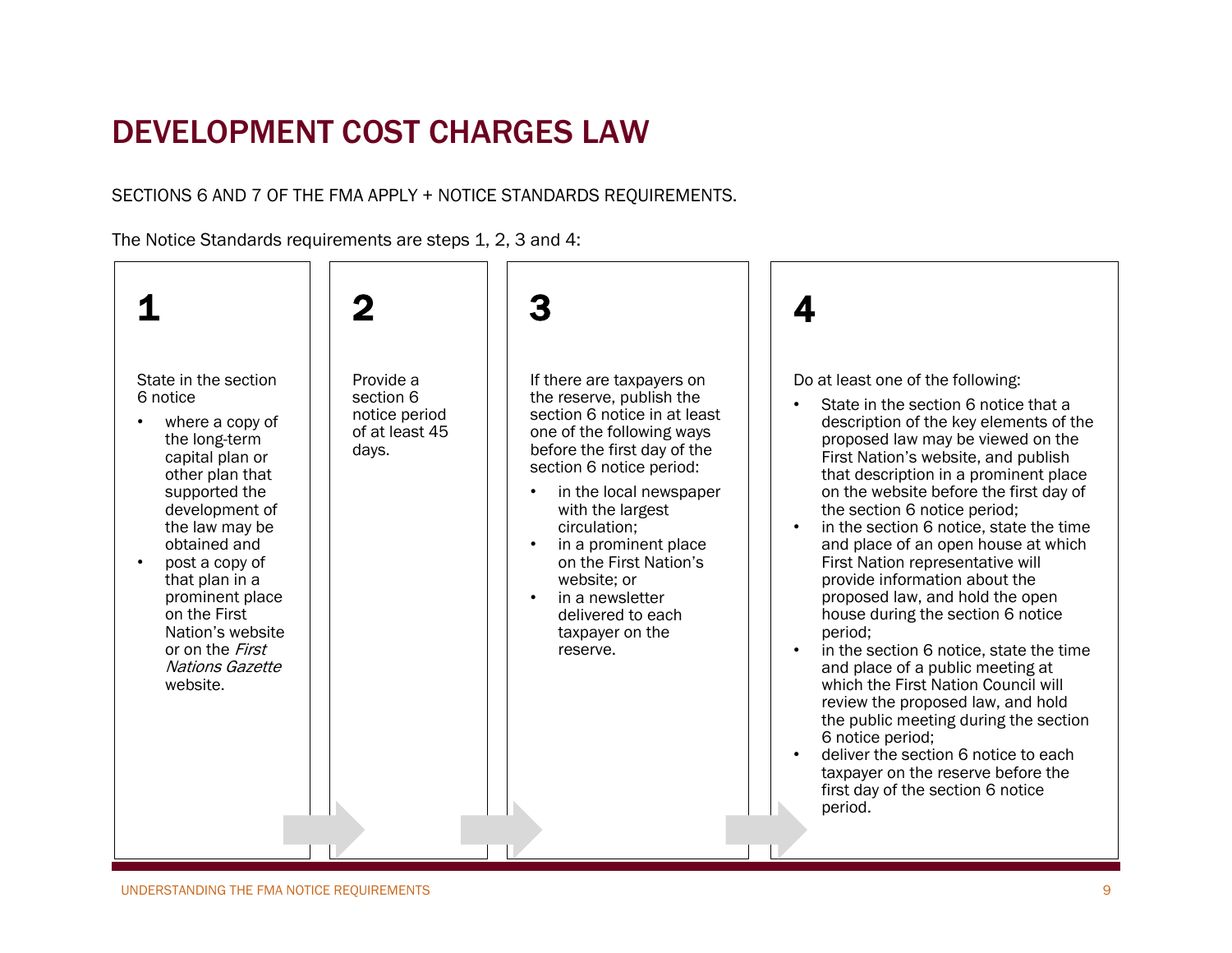#### <span id="page-10-0"></span>PROPERTY TRANSFER TAX LAW

SECTIONS 6 AND 7 OF THE FMA APPLY + NOTICE STANDARDS REQUIREMENTS.

The Notice Standards requirements are steps 1, 2 and 3:

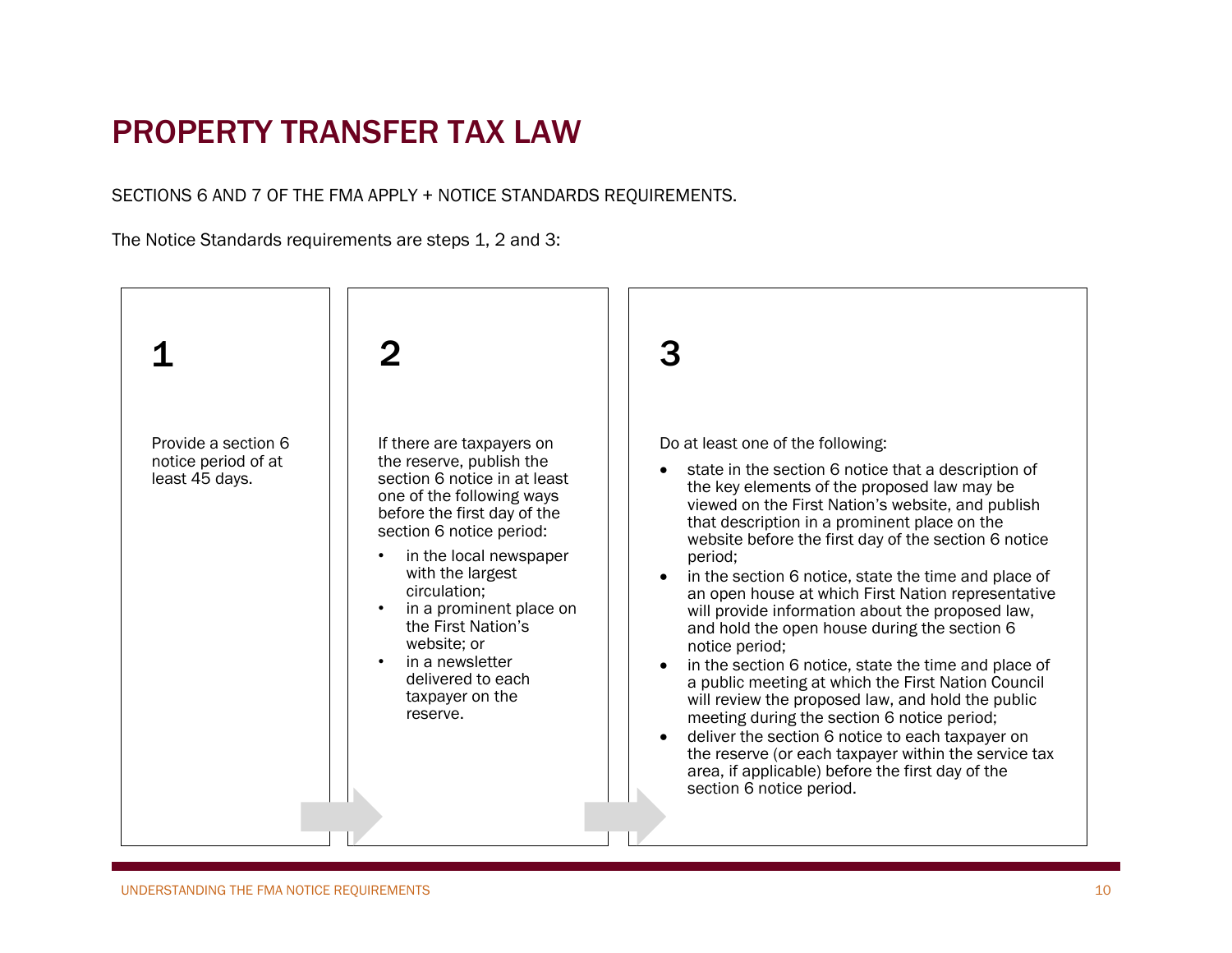#### <span id="page-11-0"></span>SERVICE TAX LAW

SECTIONS 6 AND 7 OF THE FMA APPLY + NOTICE STANDARDS REQUIREMENTS.

The Notice Standards requirements are steps 1, 2 and 3:

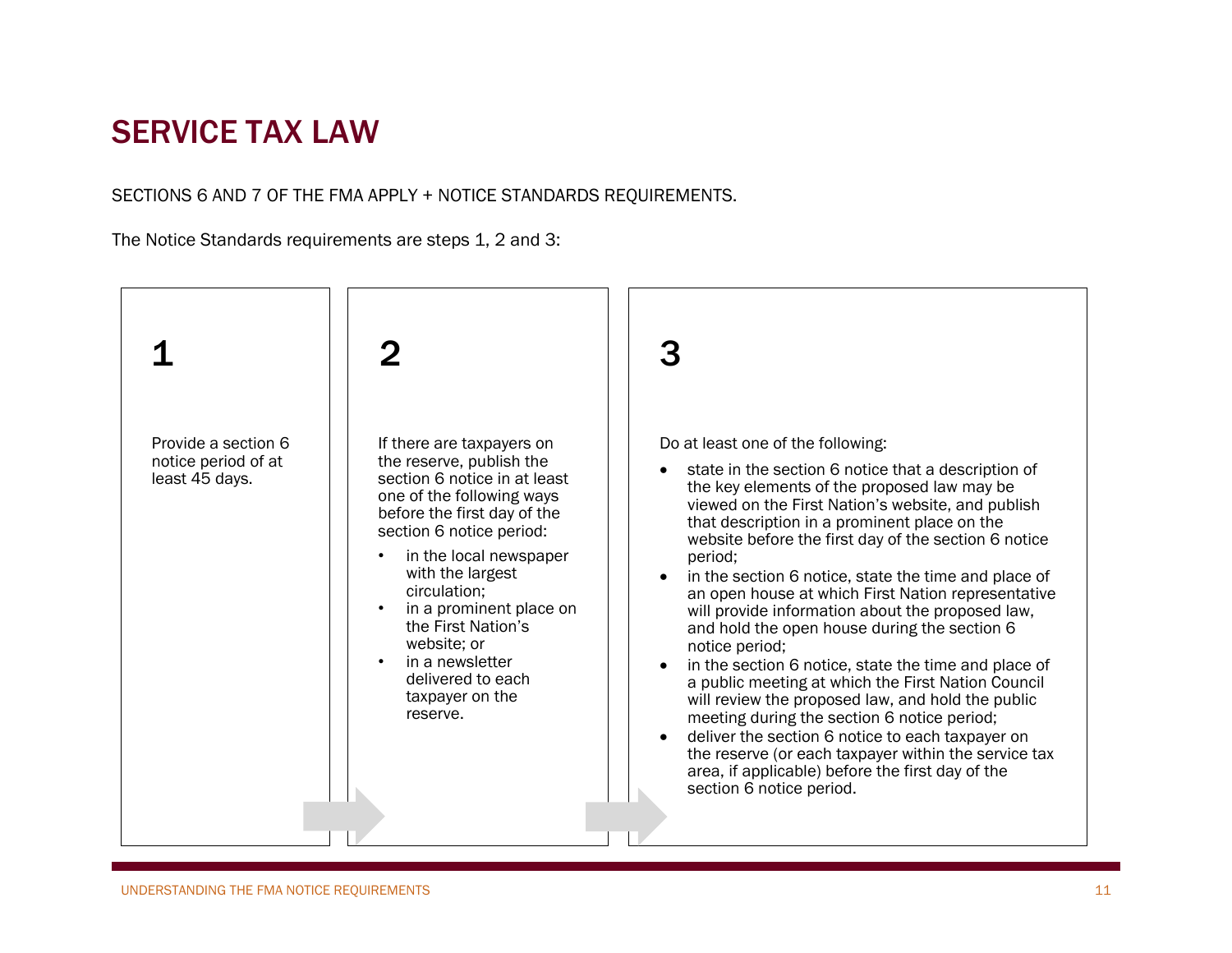#### <span id="page-12-0"></span>FEE LAW

#### SECTIONS 6 AND 7 OF THE FMA APPLY + NOTICE STANDARDS REQUIREMENTS.

The Notice Standards requirements are steps 1, 2, 3 and 4:

| State in the<br>section 6 notice<br>where a copy<br>of the Fee<br>Law Report<br>may be<br>obtained and<br>post a copy of<br>that Report in<br>a prominent<br>place on the<br><b>First Nation's</b><br>website or on<br>the <i>First</i><br>Nations<br>Gazette<br>website. | Provide a<br>section 6 notice<br>period of at<br>least 45 days. | If there are taxpayers on<br>the reserve, publish the<br>section 6 notice in at<br>least one of the following<br>ways before the first day<br>of the section 6 notice<br>period:<br>in the local<br>newspaper with the<br>largest circulation;<br>in a prominent place<br>on the First Nation's<br>website; or<br>in a newsletter<br>$\bullet$<br>delivered to each<br>taxpayer on the<br>reserve. | Do at least one of the following:<br>state in the section 6 notice that a<br>description of the key elements of the<br>proposed law may be viewed on the First<br>Nation's website, and publish that<br>description in a prominent place on the<br>website before the first day of the section<br>6 notice period;<br>in the section 6 notice, state the time and<br>place of an open house at which First<br>Nation representative will provide<br>information about the proposed law, and<br>hold the open house during the section 6<br>notice period;<br>in the section 6 notice, state the time and<br>place of a public meeting at which the First<br>Nation Council will review the proposed<br>law, and hold the public meeting during<br>the section 6 notice period;<br>deliver the section 6 notice to each<br>taxpayer on the reserve before the first day<br>of the section 6 notice period. |
|---------------------------------------------------------------------------------------------------------------------------------------------------------------------------------------------------------------------------------------------------------------------------|-----------------------------------------------------------------|----------------------------------------------------------------------------------------------------------------------------------------------------------------------------------------------------------------------------------------------------------------------------------------------------------------------------------------------------------------------------------------------------|-----------------------------------------------------------------------------------------------------------------------------------------------------------------------------------------------------------------------------------------------------------------------------------------------------------------------------------------------------------------------------------------------------------------------------------------------------------------------------------------------------------------------------------------------------------------------------------------------------------------------------------------------------------------------------------------------------------------------------------------------------------------------------------------------------------------------------------------------------------------------------------------------------------|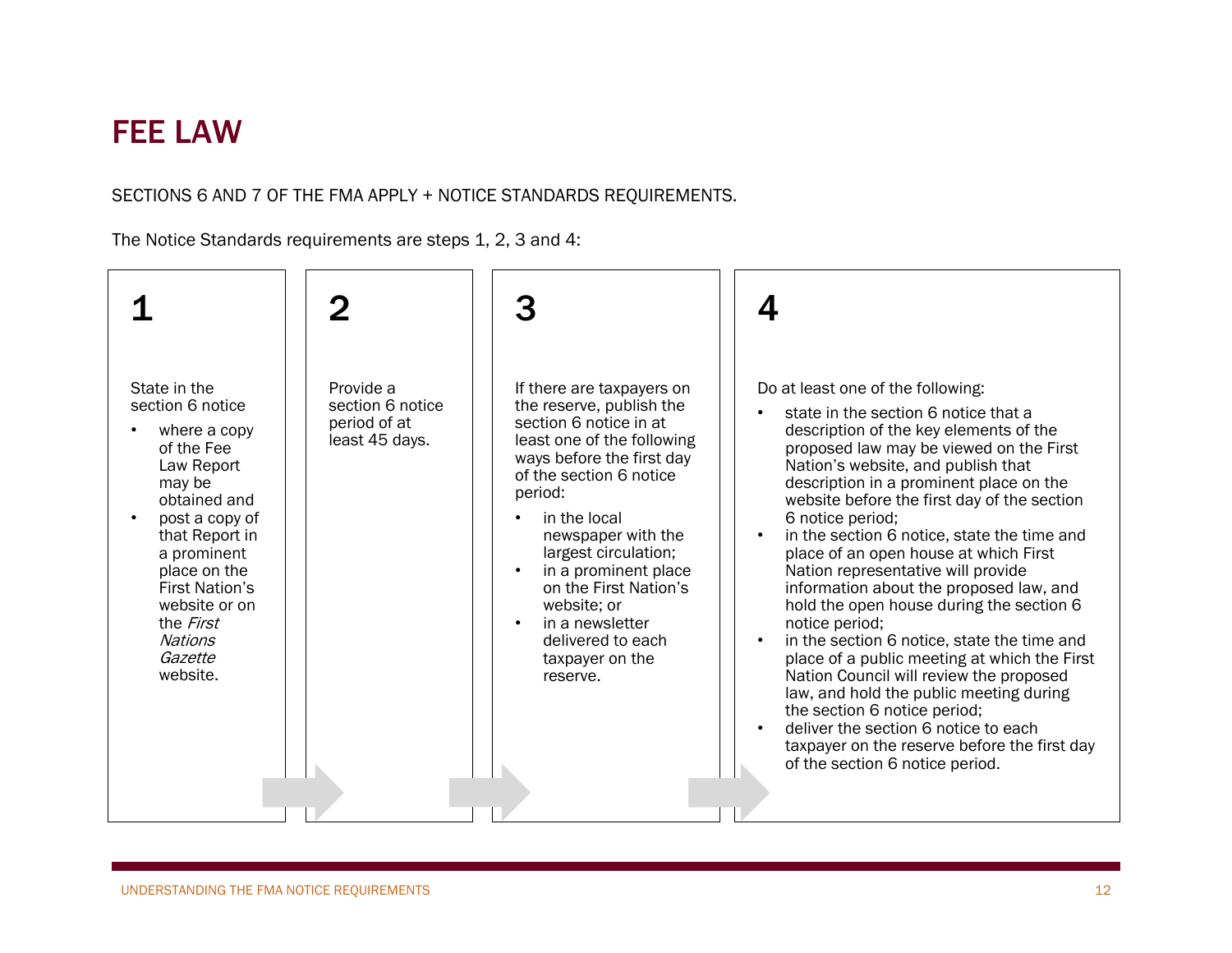#### <span id="page-13-0"></span>BUSINESS ACTIVITY TAX LAW

SECTIONS 6 AND 7 OF THE FMA APPLY + NOTICE STANDARDS REQUIREMENTS.

The Notice Standards requirements are steps 1, 2 and 3: